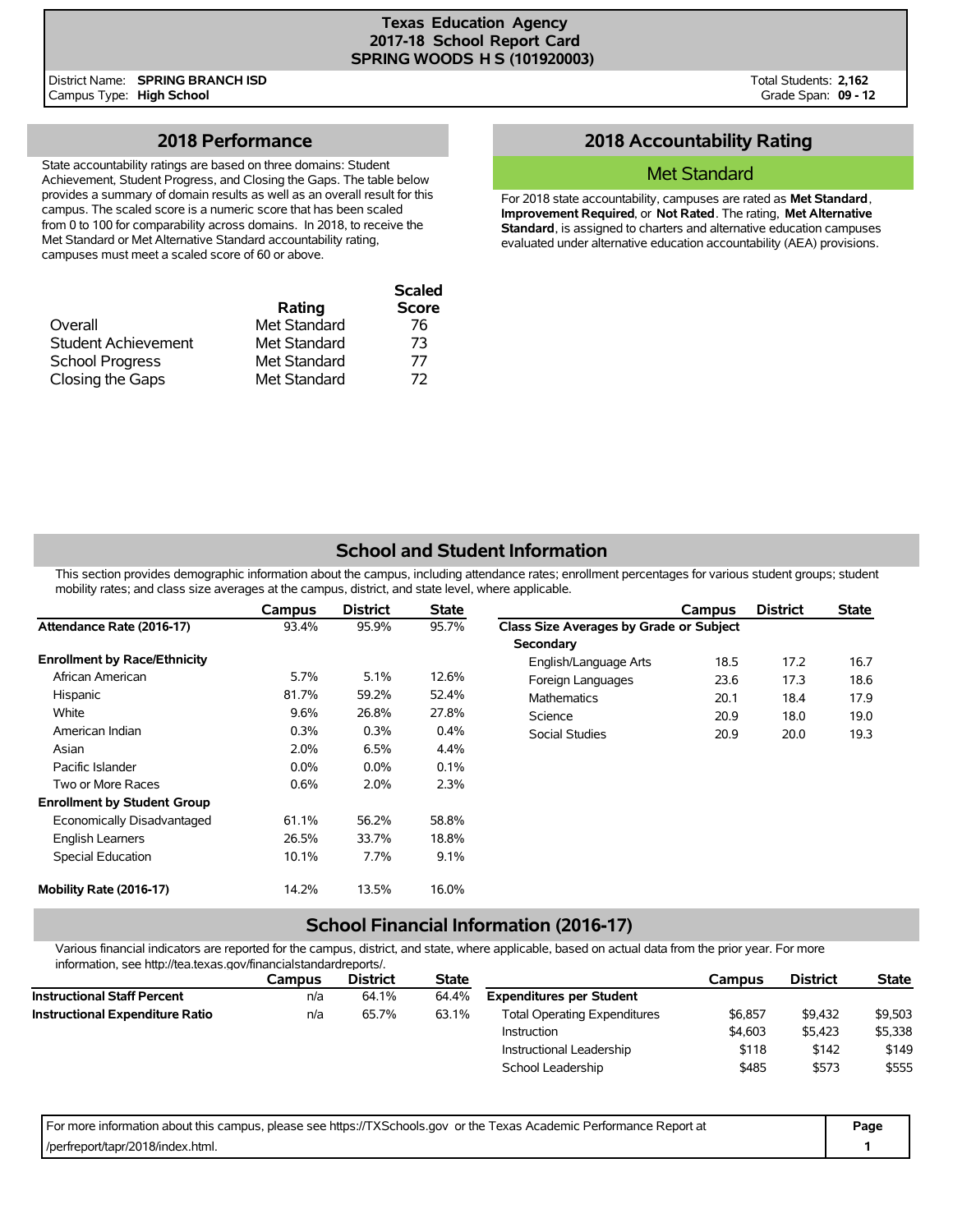#### Texas Education Agency **SPRING WOODS H S (101920003)** 2017-18 School Report Card **SPRING BRANCH ISD**

|                                                                                |      |              |                 |     |                          |     |              |                |        |                 | Two or |               |
|--------------------------------------------------------------------------------|------|--------------|-----------------|-----|--------------------------|-----|--------------|----------------|--------|-----------------|--------|---------------|
|                                                                                |      |              |                 |     | African                  |     |              | American       |        | <b>Pacific</b>  | More   | Econ          |
|                                                                                |      | <b>State</b> | <b>District</b> |     | Campus American Hispanic |     | <b>White</b> | Indian         | Asian  | <b>Islander</b> | Races  | <b>Disadv</b> |
| STAAR Performance Rates at Approaches Grade Level or Above (All Grades Tested) |      |              |                 |     |                          |     |              |                |        |                 |        |               |
| All Subjects                                                                   | 2018 | 77%          | 74%             | 68% | 67%                      | 67% | 79%          | *              | 86%    |                 | 88%    | 67%           |
|                                                                                | 2017 | 75%          | 73%             | 68% | 68%                      | 67% | 80%          | $\ast$         | 90%    |                 | $\ast$ | 66%           |
| Reading                                                                        | 2018 | 74%          | 71%             | 53% | $\ast$                   | 51% | 68%          |                | $\ast$ |                 | $\ast$ | 52%           |
|                                                                                | 2017 | 72%          | 70%             | 52% | $\ast$                   | 50% | 68%          | $\ast$         | $\ast$ | $\overline{a}$  | $\ast$ | 48%           |
| <b>Mathematics</b>                                                             | 2018 | 81%          | 78%             | 69% | $\ast$                   | 68% | $\ast$       |                | $\ast$ |                 | $\ast$ | 68%           |
|                                                                                | 2017 | 79%          | 76%             | 76% | $\ast$                   | 76% | $\ast$       |                | $\ast$ |                 | $\ast$ | 74%           |
| Science                                                                        | 2018 | 80%          | 77%             | 83% | $\ast$                   | 82% | 86%          | $\ast$         | 93%    |                 | 100%   | 82%           |
|                                                                                | 2017 | 79%          | 78%             | 86% | 87%                      | 85% | 95%          | $\overline{a}$ | $\ast$ | $\overline{a}$  | $\ast$ | 84%           |
| Social Studies                                                                 | 2018 | 78%          | 78%             | 92% | 84%                      | 91% | 100%         | $\ast$         | 100%   | $\overline{a}$  | $\ast$ | 90%           |
|                                                                                | 2017 | 77%          | 77%             | 90% | 82%                      | 89% | 98%          | $\ast$         | 100%   |                 | $\ast$ | 88%           |
| STAAR Performance Rates at Meets Grade Level or Above (All Grades Tested)      |      |              |                 |     |                          |     |              |                |        |                 |        |               |
| All Subjects                                                                   | 2018 | 48%          | 48%             | 42% | 41%                      | 39% | 62%          | $\ast$         | 84%    |                 | 79%    | 39%           |
|                                                                                | 2017 | 45%          | 46%             | 37% | 40%                      | 35% | 59%          | $\ast$         | 73%    |                 | $\ast$ | 34%           |
| Reading                                                                        | 2018 | 46%          | 47%             | 34% | $\ast$                   | 30% | 55%          | $\ast$         | $\ast$ | $\overline{a}$  | $\ast$ | 31%           |
|                                                                                | 2017 | 44%          | 45%             | 30% | *                        | 27% | 54%          |                | $\ast$ | $\overline{a}$  | $\ast$ | 25%           |
| <b>Mathematics</b>                                                             | 2018 | 50%          | 49%             | 27% | $\ast$                   | 27% | $\ast$       | $\ast$         | $\ast$ |                 | $\ast$ | 26%           |
|                                                                                | 2017 | 46%          | 46%             | 21% | $\ast$                   | 20% | $\ast$       |                | $\ast$ | $\overline{a}$  | $\ast$ | 21%           |
| Science                                                                        | 2018 | 51%          | 51%             | 54% | $\ast$                   | 51% | 71%          | $\ast$         | 93%    | $\overline{a}$  | 100%   | 53%           |
|                                                                                | 2017 | 49%          | 52%             | 49% | 53%                      | 46% | 76%          |                | $\ast$ | $\overline{a}$  | $\ast$ | 46%           |
| Social Studies                                                                 | 2018 | 53%          | 54%             | 65% | 59%                      | 62% | 88%          | $\ast$         | 100%   |                 | $\ast$ | 59%           |
|                                                                                | 2017 | 49%          | 52%             | 62% | 68%                      | 59% | 82%          | $\ast$         | 70%    |                 | $\ast$ | 60%           |
| STAAR Performance Rates at Masters Grade Level (All Grades Tested)             |      |              |                 |     |                          |     |              |                |        |                 |        |               |
| All Subjects                                                                   | 2018 | 22%          | 22%             | 10% | 9%                       | 9%  | 23%          | $\ast$         | 43%    |                 | 21%    | 8%            |
|                                                                                | 2017 | 20%          | 22%             | 9%  | 10%                      | 7%  | 21%          | $\ast$         | 35%    | $\overline{a}$  | $\ast$ | 7%            |
| Reading                                                                        | 2018 | 19%          | 20%             | 2%  | $\ast$                   | 1%  | 5%           |                | $\ast$ | L,              | $\ast$ | 2%            |
|                                                                                | 2017 | 19%          | 20%             | 3%  | $\ast$                   | 1%  | 12%          |                | $\ast$ | $\overline{a}$  | $\ast$ | 2%            |
| <b>Mathematics</b>                                                             | 2018 | 24%          | 22%             | 3%  | $\ast$                   | 3%  | $\ast$       | $\ast$         | $\ast$ | $\overline{a}$  | $\ast$ | 3%            |
|                                                                                | 2017 | 22%          | 24%             | 4%  | $\ast$                   | 4%  | $\ast$       |                | $\ast$ |                 | $\ast$ | $4\%$         |
| Science                                                                        | 2018 | 23%          | 23%             | 17% | $\ast$                   | 13% | 36%          | $\ast$         | 57%    | $\overline{a}$  | 56%    | 14%           |
|                                                                                | 2017 | 19%          | 22%             | 11% | 20%                      | 8%  | 26%          |                | $\ast$ |                 | $\ast$ | 9%            |
| Social Studies                                                                 | 2018 | 31%          | 34%             | 34% | 25%                      | 29% | 63%          | $\ast$         | 92%    | $\overline{a}$  | $\ast$ | 27%           |
|                                                                                | 2017 | 27%          | 32%             | 29% | 27%                      | 25% | 51%          | $\ast$         | 60%    | L,              | $\ast$ | 25%           |
| <b>Academic Growth Score (All Grades Tested)</b>                               |      |              |                 |     |                          |     |              |                |        |                 |        |               |
| All Subjects                                                                   | 2018 | 69           | $70\,$          | 56  | 41                       | 56  | 60           |                | $\ast$ |                 | $\ast$ | 56            |
| Reading                                                                        | 2018 | 69           | 70              | 62  | 52                       | 62  | 70           |                |        |                 | $\ast$ | 63            |
| Mathematics                                                                    | 2018 | 70           | 69              | 47  | 29                       | 49  | 39           |                | $\ast$ |                 | $\ast$ | 47            |

For more information about this campus, please see https://TXSchools.gov or the Texas Academic Performance Report at **Page**

/perfreport/tapr/2018/index.html. **2**

'?' Indicates that the data for this item were statistically improbable, or were reported outside a reasonable range. '' Indicates zero observations reported for this group. '\*' Indicates results are masked due to small numbers to protect student confidentiality. Moreover, the this discussed at a reporting is not applicable for this group.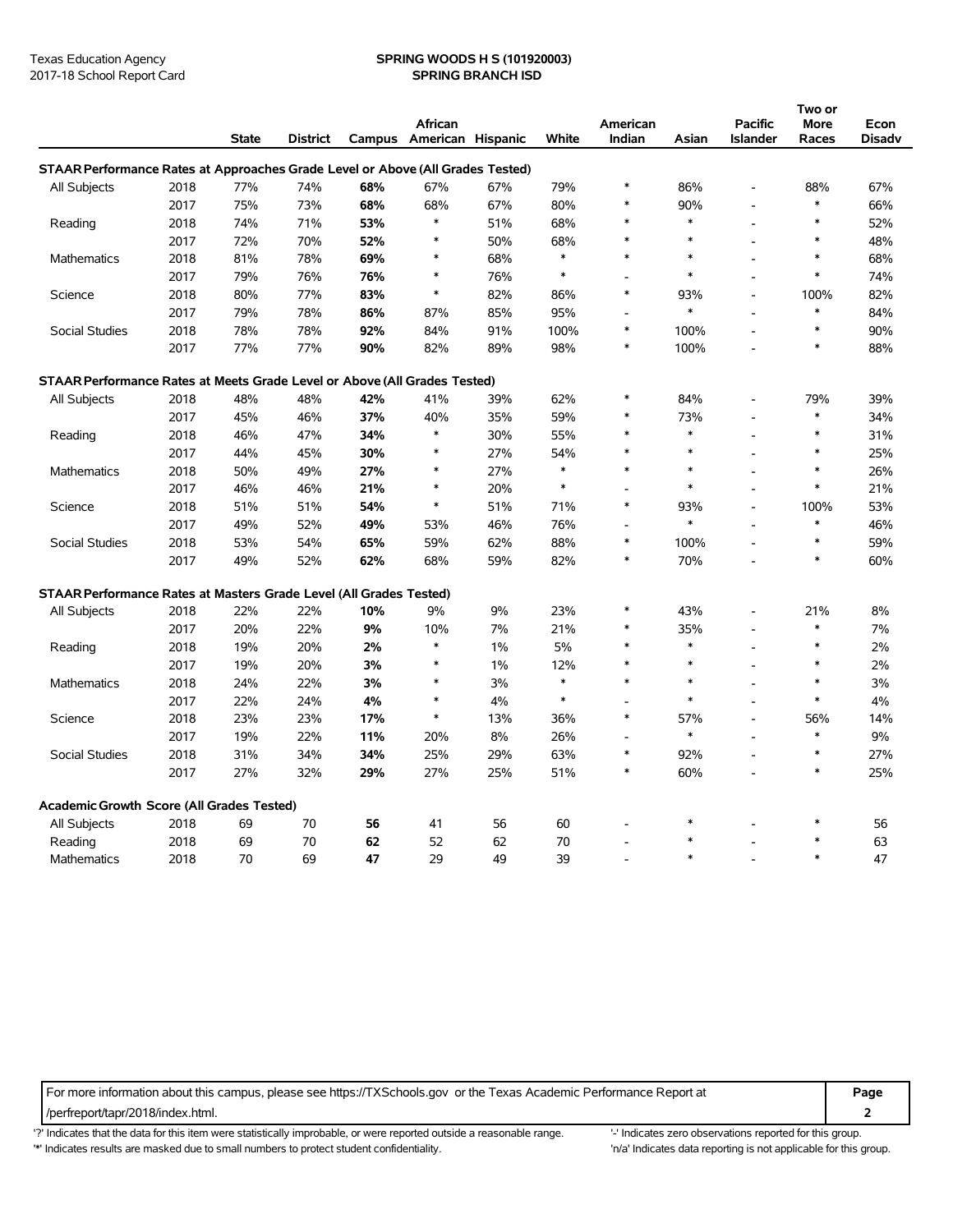# Texas Education Agency **SPRING WOODS H S (101920003)**<br>
2017-18 School Report Card **SPRING BRANCH ISD**

|                                                             | <b>State</b> | <b>District</b> |        | African | Campus American Hispanic | White  | American<br>Indian       | Asian  | Pacific<br><b>Islander</b> | Two or<br>More<br>Races  | Econ<br><b>Disadv</b> |
|-------------------------------------------------------------|--------------|-----------------|--------|---------|--------------------------|--------|--------------------------|--------|----------------------------|--------------------------|-----------------------|
| Annual Dropout Rate (Gr 9-12)                               |              |                 |        |         |                          |        |                          |        |                            |                          |                       |
| 2016-17                                                     | 1.9%         | 2.1%            | 2.2%   | 5.2%    | 2.2%                     | 1.3%   | 0.0%                     | 2.1%   | $\overline{\phantom{a}}$   | $0.0\%$                  | 2.3%                  |
| 2015-16                                                     | 2.0%         | 2.3%            | 2.8%   | 1.3%    | 2.9%                     | 2.3%   | $\ast$                   | 4.9%   | *                          | $0.0\%$                  | 2.9%                  |
|                                                             |              |                 |        |         |                          |        |                          |        |                            |                          |                       |
| 4-Year Longitudinal Rate (Gr 9-12)                          |              |                 |        |         |                          |        |                          |        |                            |                          |                       |
| Class of 2017                                               |              |                 |        |         |                          |        |                          |        |                            |                          |                       |
| Graduated                                                   | 89.7%        | 89.9%           | 87.8%  | 90.0%   | 87.8%                    | 84.5%  | $\ast$                   | 91.7%  |                            | ∗                        | 88.5%                 |
| Graduates, TxCHSE, & Cont 94.1%                             |              | 93.1%           | 89.8%  | 90.0%   | 89.4%                    | 91.4%  | $\ast$                   | 91.7%  |                            | ∗                        | 89.4%                 |
| Class of 2016                                               |              |                 |        |         |                          |        | $\ast$                   |        |                            |                          |                       |
| Graduated                                                   | 89.1%        | 89.9%           | 87.9%  | 87.5%   | 87.7%                    | 92.1%  |                          | 94.4%  |                            | $\overline{\phantom{a}}$ | 88.2%                 |
| Graduates, TxCHSE, & Cont 93.8%                             |              | 92.9%           | 90.6%  | 87.5%   | 90.5%                    | 94.7%  | ∗                        | 94.4%  |                            |                          | 91.3%                 |
| 5-Year Extended Longitudinal Rate (Gr 9-12)                 |              |                 |        |         |                          |        |                          |        |                            |                          |                       |
| Class of 2016                                               |              |                 |        |         |                          |        | $\ast$                   |        |                            |                          |                       |
| Graduated                                                   | 91.6%        | 92.0%           | 89.5%  | 87.5%   | 88.9%                    | 97.3%  | $\ast$                   | 94.4%  |                            |                          | 89.9%                 |
| Graduates, TxCHSE, & Cont 93.4%                             |              | 92.7%           | 90.3%  | 87.5%   | 89.9%                    | 97.3%  |                          | 94.4%  |                            | $\overline{\phantom{a}}$ | 91.0%                 |
| Class of 2015<br>Graduated                                  | 91.3%        | 92.5%           | 87.9%  | 82.4%   | 87.8%                    | 94.2%  | 85.7%                    | 90.9%  | $\blacksquare$             | 71.4%                    | 87.0%                 |
| Graduates, TxCHSE, & Cont 93.3%                             |              | 93.4%           | 89.4%  | 82.4%   | 88.9%                    | 98.1%  | 85.7%                    | 90.9%  |                            | 85.7%                    | 88.7%                 |
|                                                             |              |                 |        |         |                          |        |                          |        |                            |                          |                       |
| 6-Year Extended Longitudinal Rate (Gr 9-12)                 |              |                 |        |         |                          |        |                          |        |                            |                          |                       |
| Class of 2015                                               |              |                 |        |         |                          |        |                          |        |                            |                          |                       |
| Graduated                                                   | 91.8%        | 93.0%           | 88.5%  | 82.4%   | 88.3%                    | 96.2%  | 85.7%                    | 90.9%  | $\overline{\phantom{a}}$   | 71.4%                    | 87.8%                 |
| Graduates, TxCHSE, & Cont 93.3%                             |              | 93.6%           | 90.0%  | 82.4%   | 89.4%                    | 98.1%  | 85.7%                    | 90.9%  | $\blacksquare$             | 100.0%                   | 89.2%                 |
| Class of 2014                                               |              |                 |        |         |                          |        | $\ast$                   |        |                            |                          |                       |
| Graduated                                                   | 90.9%        | 90.9%           | 87.3%  | 77.8%   | 86.7%                    | 93.1%  | $\ast$                   | 90.0%  | $\overline{\phantom{a}}$   | 85.7%                    | 87.7%                 |
| Graduates, TxCHSE, & Cont 92.8%                             |              | 92.2%           | 88.6%  | 77.8%   | 88.1%                    | 94.8%  |                          | 90.0%  | $\overline{\phantom{a}}$   | 85.7%                    | 89.1%                 |
| 4-Year Federal Graduation Rate Without Exclusions (Gr 9-12) |              |                 |        |         |                          |        |                          |        |                            |                          |                       |
| Class of 2017                                               | 89.7%        | 89.2%           | 86.8%  | 90.3%   | 86.6%                    | 84.5%  | ∗                        | 91.7%  |                            | ∗                        | 87.6%                 |
| Class of 2016                                               | 89.1%        | 89.2%           | 87.0%  | 87.5%   | 86.6%                    | 92.1%  | $\ast$                   | 94.4%  |                            | $\overline{\phantom{a}}$ | 87.6%                 |
|                                                             |              |                 |        |         |                          |        |                          |        |                            |                          |                       |
| RHSP/DAP Graduates (Longitudinal Rate)                      |              |                 |        |         |                          |        | $\ast$                   |        |                            | $\ast$                   |                       |
| Class of 2017                                               | 88.5%        | 92.9%           | 85.9%  | 77.3%   | 84.2%                    | 95.6%  |                          | 100.0% |                            |                          | 83.9%                 |
| Class of 2016                                               | 87.4%        | 94.0%           | 87.6%  | 73.1%   | 87.9%                    | 94.1%  |                          | 92.9%  |                            |                          | 86.3%                 |
| RHSP/DAP/FHSP-E/FHSP-DLA Graduates (Longitudinal Rate)      |              |                 |        |         |                          |        |                          |        |                            |                          |                       |
| Class of 2017                                               | 85.9%        | 83.8%           | 66.5%  | 63.0%   | 62.8%                    | 87.8%  | ∗                        | 100.0% |                            | *                        | 62.5%                 |
| Class of 2016                                               | 85.1%        | 84.6%           | 67.9%  | 71.4%   | 64.8%                    | 91.4%  | $\overline{\phantom{a}}$ | 76.5%  |                            |                          | 64.7%                 |
| College, Career, and Military Ready (Annual Graduates)      |              |                 |        |         |                          |        |                          |        |                            |                          |                       |
| 2016-17                                                     | 54.2%        | 62.7%           | 48.7%  | 31.5%   | 44.8%                    | 78.8%  | $\ast$                   | 90.9%  |                            | $\ast$                   | 45.5%                 |
| <b>SAT/ACT Results (Annual Graduates)</b>                   |              |                 |        |         |                          |        |                          |        |                            |                          |                       |
| Tested                                                      |              |                 |        |         |                          |        |                          |        |                            |                          |                       |
| Class of 2017                                               | 73.5%        | 97.6%           | 98.9%  | 96.3%   | 99.5%                    | 96.2%  | $\ast$                   | 100.0% |                            | $\ast$                   | 97.9%                 |
| Class of 2016                                               | 71.6%        | 100.0%          | 100.0% | 90.0%   | 100.0%                   | 100.0% | $\overline{\phantom{a}}$ | 100.0% |                            |                          | 100.0%                |
| Average SAT Score                                           |              |                 |        |         |                          |        |                          |        |                            |                          |                       |
| Class of 2017                                               | 1019         | 1038            | 921    | 906     | 893                      | 1095   | $\ast$                   | 1089   |                            | $\ast$                   | 895                   |
| Class of 2016                                               | 1375         | 1392            | 1166   | 1162    | 1133                     | 1431   | $\overline{a}$           | 1301   |                            |                          | 1134                  |
| Average ACT Score                                           |              |                 |        |         |                          |        |                          |        |                            |                          |                       |
| Class of 2017                                               | 20.3         | 23.9            | 18.7   | $\ast$  | 17.4                     | 21.6   |                          | $\ast$ |                            |                          | 17.5                  |
| Class of 2016                                               | 20.3         | 23.2            | 17.4   | 17.7    | 16.8                     | 21.1   | $\overline{a}$           | 20.9   |                            |                          | 16.6                  |
|                                                             |              |                 |        |         |                          |        |                          |        |                            |                          |                       |

For more information about this campus, please see https://TXSchools.gov or the Texas Academic Performance Report at **Page** /perfreport/tapr/2018/index.html. **3**

'?' Indicates that the data for this item were statistically improbable, or were reported outside a reasonable range. "Indicates zero observations reported for this group.

'\*' Indicates results are masked due to small numbers to protect student confidentiality. 'n/a' Indicates data reporting is not applicable for this group.